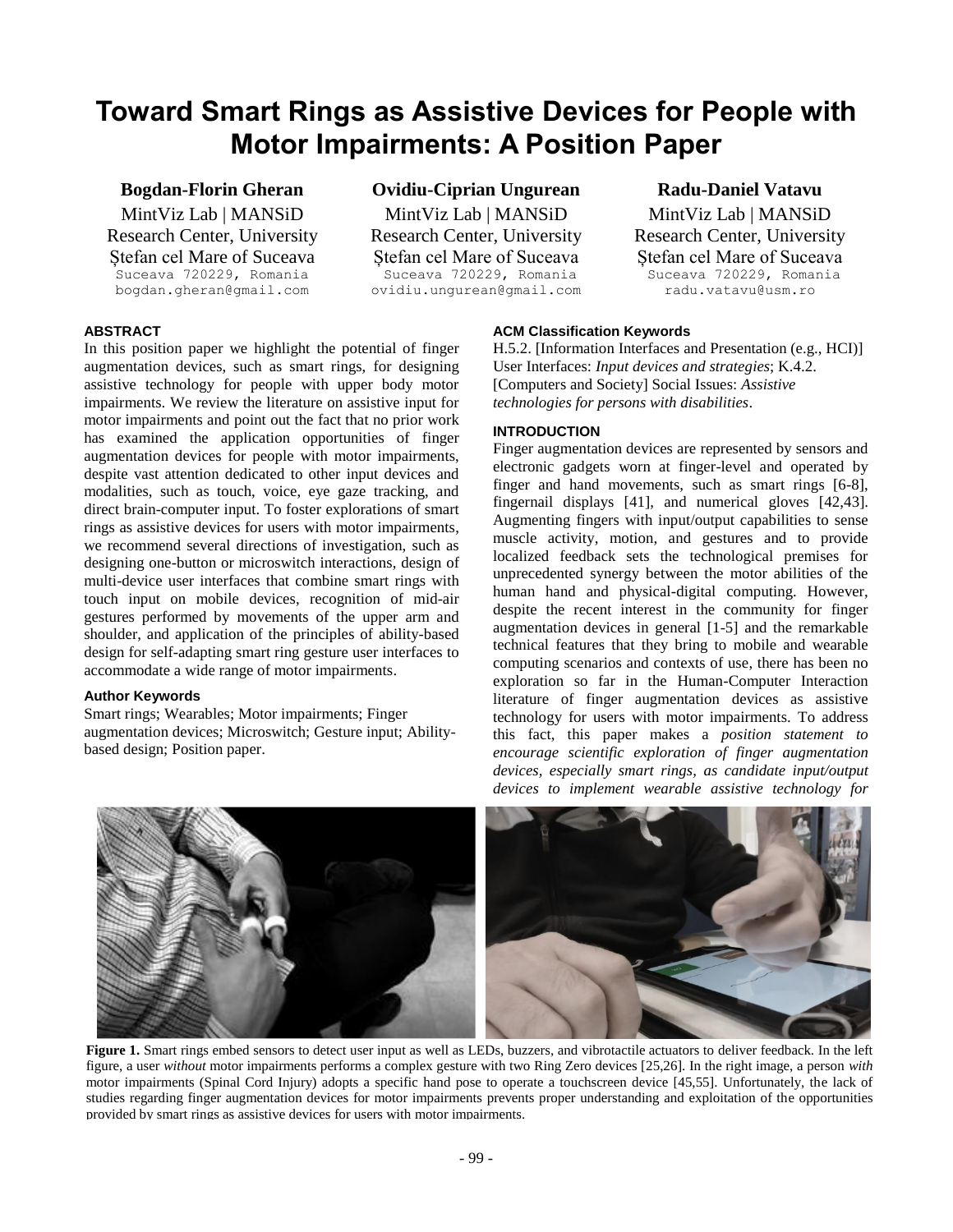*users with upper body motor impairments.* Specifically, our contributions are as follows: (1) we conduct an overview of the relevant literature on finger augmentation devices and we point to the fact that no applications have been considered so far for users with motor impairments and (2) we outline several research directions for inclusive design and assistive input techniques for smart rings and users with upper body motor impairments.

## **RELATED WORK**

In this section, we review prior work on smart rings and summarize the main directions of investigation explored in the community for designing assistive techniques and devices for users with motor impairments.

# **Smart Rings Technology and User Interfaces**

Technology for wearable input devices, including smart rings, has advanced notably in the recent years, especially in terms of miniaturization, communications, consumed power, and battery lifespan. Shilkrot *et al.* [1] classified finger augmentation devices into five categories depending on the device form factor, input type, output action, and application domain. Smart rings incorporate a wide range of electronic components, such as memory, microprocessors, near-field communications chips (NFC), LEDs, vibrating motors and actuators, GPS, and Bluetooth, as well as a rich variety of sensors to detect user input, such as accelerometers, gyroscopes, infrared proximity sensors, microphones, cameras, and heart rate sensors [1]. For example, Ring ZERO [7], illustrated in Figure 1 on the previous page, features a touch button, an orientation sensor, and Bluetooth 4.0 to report data to a connected smart device, such as a smartphone, all embedded in a small form factor with a weight of just a few grams. The majority of smart rings available commercially make use of NFC technology for practical purposes of authentication or processing payments [6]. Other smart rings enable gesture input, either in the form of touch input or finger, hand, and arm movements performed in mid-air. In this direction, Gheran *et al.* [25,26] examined users' preferences for gestures performed with one and two smart rings, reported consensus metrics, and recommended design guidelines for gesture user interfaces for one and two smart rings, such as design informed by temporal calculus [25].

# **Accessible Input for Users with Motor Impairments**

Extensive work has been conducted to propose assistive technology for users with motor impairments. In the following, we review touch, voice, eye gaze, and electroencephalography as representative input modalities considered so far by researchers and practitioners.

*Touch input.* The past years have led to a prevalence of touchscreen mobile devices, such as smartphones, tablets, and smartwatches, that expose user interfaces operated via taps, swipes, flicks, stroke gestures, and multitouch input. However, touch and multitouch input require dexterous abilities to select targets precisely and slide the fingers accurately across the screen to produce swipes and strokes

that a gesture recognizer would interpret correctly. These requirements cause challenges for users with upper body motor impairments, which have been documented in the literature. For instance, Mott *et al.* [9] reported on the challenges that people with motor impairments encounter when acquiring touch targets on large interactive surfaces. They reported empirical data for touch trials that were on average about 10 cm off from the intended targets. By analyzing users' touch patterns, Mott *et al.* [9] proposed an assistive technique called "Smart Touch" based on template matching and a variant of the \$P point-cloud gesture recognition technique [50] to improve the accuracy of target acquisition for users with motor impairments on touchscreens. Findlater *et al.* [44] also reported high error rates on touchscreens compared to mouse input for users with motor impairments and outlined design guidelines and recommendations to overcome such challenges, *e.g.*, increasing touch targets to at least 18 mm in size. "Barrier pointing," a technique developed by Froehlich *et al.* [10], relies on the physical edges of the mobile device to assist touch target acquisition: targets are placed mainly around the edges, while the center of the screen is used for output. Guerreiro *et al.* [12] examined "tapping gestures," an interaction technique designed for users with tetraplegia. Their study revealed that tapping delivers optimal performance for touch targets at least 12 mm in size. Understanding touch input "in the wild," outside the controlled environment of laboratory testing, has also been given attention. In this direction, Montague *et al.* [13] conducted a four-week's study with nine users with motor impairments and documented their touch input patterns and performance. Results showed that performance varied significantly not only between participants, but also within the same participant over multiple sessions. Another investigation related to the accessibility of smartphones for users with motor impairments revealed contextual challenges and important situational impairments related to using wearable devices in real-world conditions [30].

*Eye gaze input.* Eye gaze tracking represents the process of detecting, tracking, and mapping the movements of the user's eyes to a computer screen. The process is based on the optical tracking of corneal reflections to assess visual attention. Because only eye movements are required, eye gaze input represents a viable option for assisting users with motor impairments to interact effectively with computer systems. Consequently, eye gaze tracking has been examined thoroughly in the assistive technology community for various applications, such as design according to necessities [14], enabling self-expression [15], text input [17], or adaptation techniques for graphical user interfaces, such as mapping eye movements to the position of the mouse cursor on the screen [16].

*Voice input.* Voice input, in the form of natural speech, word commands, or paraverbal input, represents a suitable assistive input technique for users with motor impairments that has been examined extensively in the community. The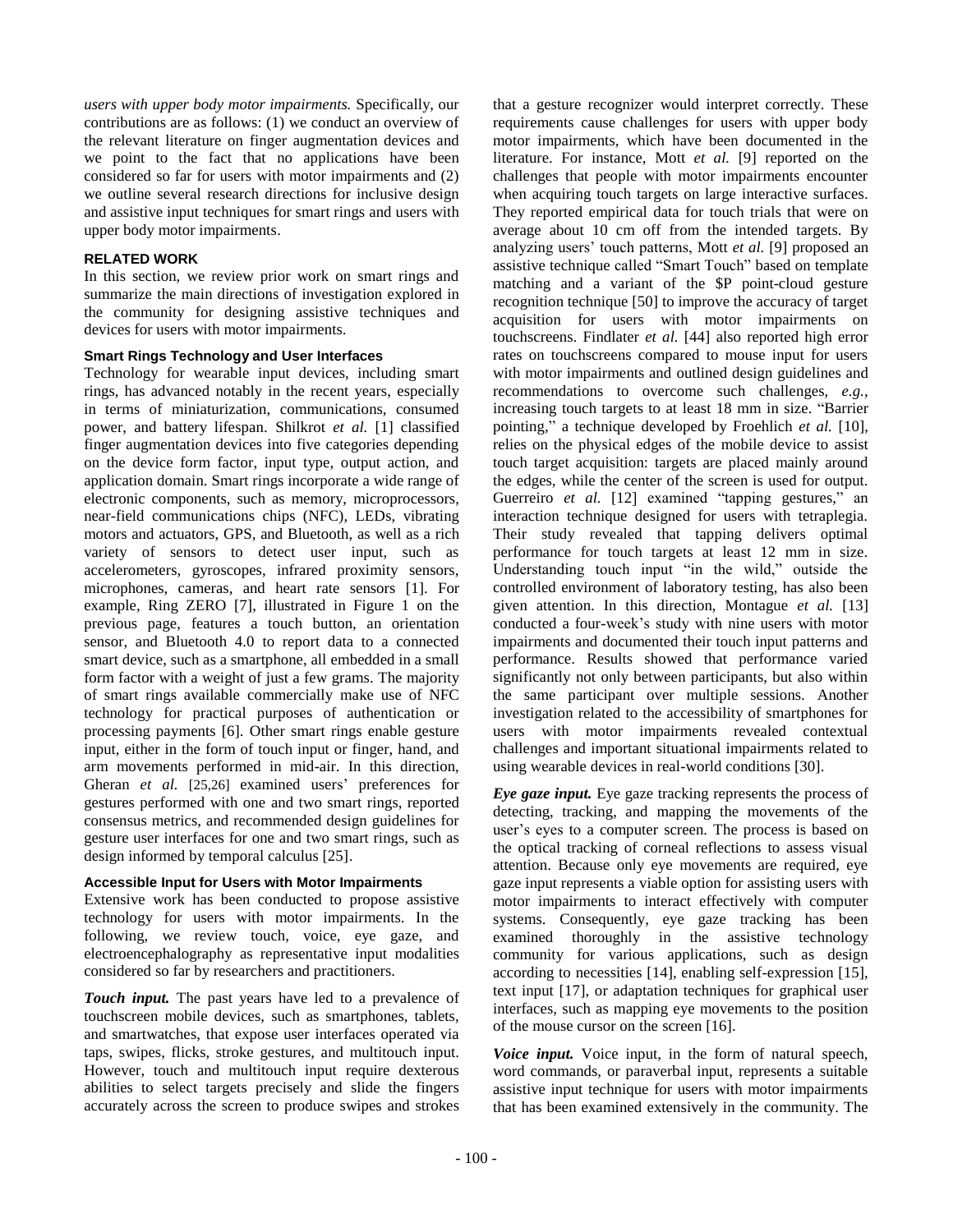"vocal joystick" of Bilmes *et al.* [18], for example, implemented a wide range of acoustic-phonetic parameters, since even spoken commands can be challenging to produce for some types of motor impairments. Mobile devices have also started to incorporate support for voice input. The "Mobile Voice User Interface" [19] is one such example designed to provide a high level of accessibility and independence for users. The many voice-based applications that were proposed and validated in the community, such as "VoiceDraw" [20], "Programming by Voice" [21] or voicebased game controllers [22], to name just a few, support voice as a key input modality to implement assistive techniques for users with motor impairments.

*Brain-computer interfaces.* Yet another direction explored in the assistive technology community revolves around brain-computer interfaces (BCI). Brain-computer user interfaces operate based on signal processing and machine learning techniques that are used to analyze and interpret electroencephalography data (EEG). Applications of brainoperated computers were proposed and evaluated for people with upper-body motor impairments for rehabilitation [23] or palliative care [24]. Today, several commercial BCI devices are available at reasonable prices that provide direct access to raw EEG data, but that also compute aggregated measurements from the electrical activity of the brain, such as estimates of short-term excitement or frustration levels [52]. While still not completely satisfactory in terms of accuracy and reliability, great potential is envisaged for practical applications for accessibility with visions outlined by Facebook's typing-by-brain project [37] or NeuraLink's neural implants [38].

# **Wearable Assistive Technology**

Wearable technology brings the great promise of extreme mobility and efficient interaction on the go: user input is conveniently sensed by devices that are worn rather than held, which frees up the hands for other tasks. At the same time, output and feedback can be localized on the user's body, such as on the wrist for smartwatches, on the forearm for armbands, or at finger level for smart rings and other finger augmentation devices. However, current designs of wearable technology are not inclusive and, consequently, interaction challenges have seldom been reported for users with motor impairments. For example, while evaluating a head-mounted display originally developed for hands-free interaction, Malu and Findlater [27] reported the need for alternative means of control for users with motor impairments, since half of their participants had difficulties operating the head-mounted display effectively. Wearable touchpads were proposed as an alternative input modality, for which the size and placement were recommended to be adjusted to the specific motor abilities of each individual user [27]. Other studies [28,29] revealed that head-mounted displays can be a viable option for accessible health and fitness tracking applications for people that are unable to interact with touchscreens.

## **A Short Overview of Upper Body Motor Impairments**

Before moving further, we believe that a short overview of the primary types and causes of motor impairment may be beneficial to understand the potential of finger augmentation devices for this user category. The specificity of interacting with a computer implies, in the majority of cases, the use of hand movements to operate various input devices, *e.g.*, keyboard, mouse, touchscreen, joystick, etc. The motor activity of the interaction involves movement with the purpose to reach some target, which may be a key or a button, an option in a menu, controlling the slider of a scrollbar, selecting a portion of text, and so on. Movement occurs either in a 2-D plane (*e.g.*, is restricted to the screen where the cursor lies) or in 3-D (*e.g.*, when pressing a button on the keyboard, moving the finger toward a touchscreen, or manipulating a joystick). For people with upper body motor impairments, performing hand and finger movements to produce an optimal trajectory toward targets or forming stable hand postures (*e.g.*, the index finger stretched) pose considerable challenges.

A motor impairment is a diminished ability of a person with direct implications on their mobility, coordination, balance, neurocognitive capacity, communication, and orientation, caused by a medical condition of the central or peripheral nervous system. Causes of motor impairments are either acquired during lifetime or an effect of a genetic condition:

- *Acquired motor impairments*, such as those caused by spinal cord injury (SCI), result in paralysis of the lower or upper body limbs. Spinal cord injury affects around 270,000 people in the United States alone [33], while brain injuries reached 8.5% of the population in what has been coined as the "silent epidemic" [46]. In Europe, the incidence of traumatic brain injuries is 235 per 100,000 persons, mainly of which are males between 15 and 24 years old [47]. Cerebral palsy is the most common motor impairment among children and is caused by damage to the brain in the prenatal period.
- *Genetic conditions* of motor impairments include muscular dystrophy, multiple and lateral sclerosis, and arthritis. Multiple sclerosis affects 2.1 million people worldwide [34] and arthritis has a 22.7% incidence rate. Clinical manifestations include paresis (*i.e.*, loss of muscular force), plegia (*i.e.*, severe affectation of the muscular force with a loss of contractility), disturbances of coordination, language, and speech, and various other sensorial or neurocognitive disorders.

## **Summary**

A lot of work has been conducted in the assistive technology community to enable people with motor impairments to interact effectively with computer and information systems by means of touch, voice, eye gaze, or direct brain-computer input. At the same time, we are witnessing an increasing growth in miniaturized wearable devices and gadgets, such as smart rings, smart bands, and smart jewelry, with many commercial products available on the market. In their extensive survey on finger augmented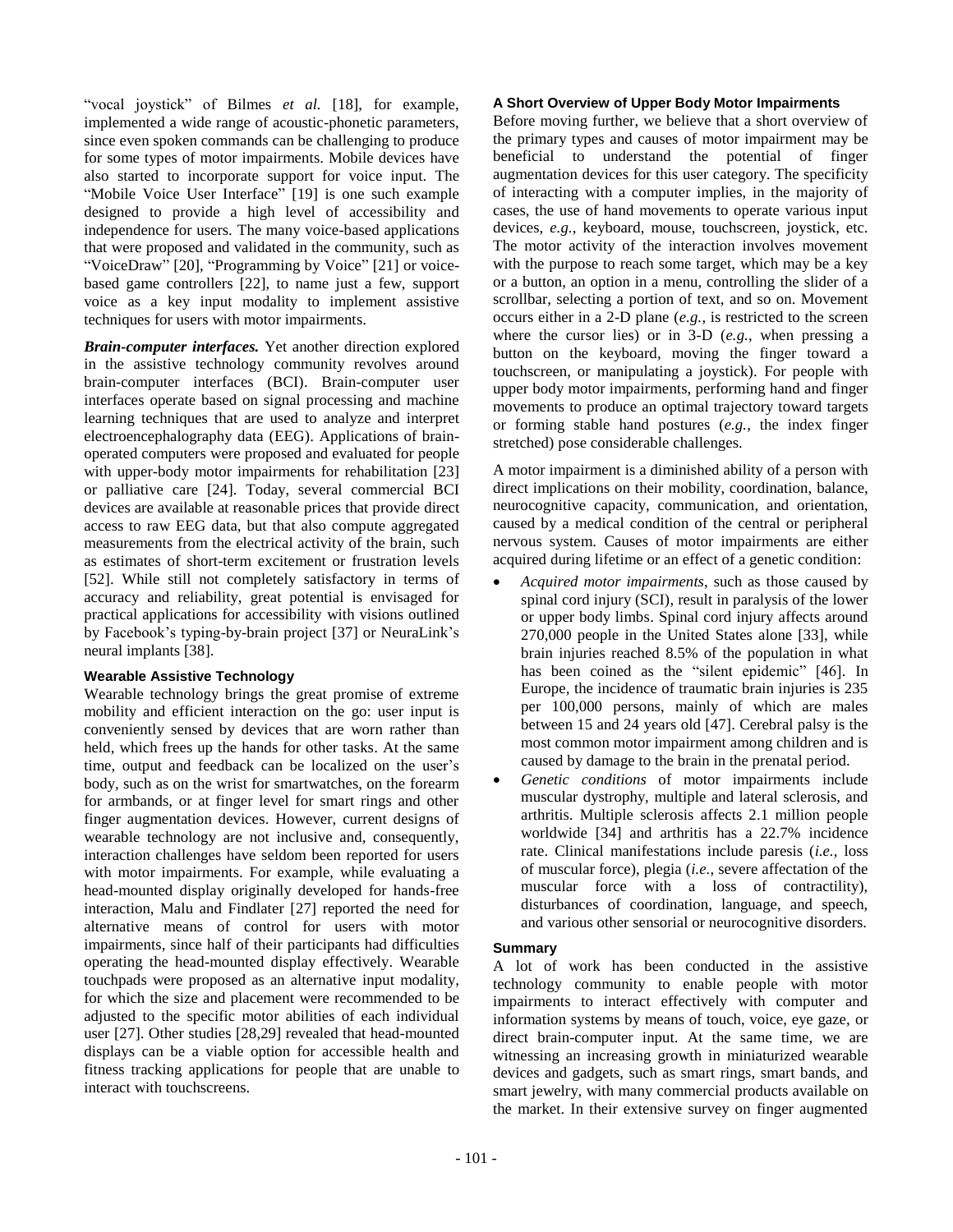

**Figure 2.** Recommended explorations of smart rings as assistive devices: (a) one-button interactions, (b) joint interaction design between smart rings and mobile devices, such as smartphones, and (c) recognition of mid-air gestures performed by arm and shoulder movements.

devices, Shilkrot *et al.* [1] remarked that the majority of work in accessibility computing and wearable devices has addressed people with visual impairments, such as the "EyeRing" [2,3] or "FingerReader" prototypes [4,5], while for other categories of impairments a very limited number of studies exist to date. Unfortunately, the potential of smart rings for people with motor impairments has not been examined so far. *We believe that it is high time to explore this direction, and this paper represents both a position and an argument to foster such developments in our community.* 

# **TOWARD FINGER AUGMENTATION DEVICES FOR PEOPLE WITH UPPER BODY MOTOR IMPAIRMENTS**

Research on finger augmentation devices and upper body motor impairments is unfortunately lacking. However, smart rings have started to be commercially available, with features that mediate a wide range of mundane interactions in the real-world, such as making payments, gaining access to facilities, receiving notifications, and controlling appliances for smart home contexts of use [6,39,40]. Unfortunately, because of a lack of studies and explorations in the community, we are unaware of the effectiveness and potential of smart rings to provide assistive input for people with motor impairments. Based on the available literature and our experience and insights, we can recommend several interesting and promising directions for future exploration:

 *Design "one-button" interactions for smart rings.* Smart rings usually embed some form of a binary input sensor, such as a physical or a touch button. The Ring ZERO device [7], for example, features a button that reports both short (*i.e.*, less than two seconds) and long presses; see Figure 2a. A mere button with just two states may not seem as much, but prior work has shown how complex tasks can be achieved with one button only, given proper interaction design. A special genre of computer games, known as "one-button games" [31], enables users to perform complex interactions with mere presses of a single button. For example, "Miami Street" [53], a car racing video game just launched in 2018 can be played with mouse clicks only by following the on-screen instructions, such as "hold left mouse to accelerate" or "release to break." A similar example revolves around the concept of a "microswitch" [36] that has been implemented with a variety of modalities, sensors, and devices to enable assistive technology for people with motor impairments. For example, Lancioni *et al.* [32] documented the case of two people with severe post-comma motor impairments and showed how they benefited from microswitch assistive technology. Also, sequences of binary input, including rhythmic beats known as "tap songs" [35], are possible with just one button, where a sequence of  $n$  taps can effect up to  $2<sup>n</sup>$  distinct commands. Tap input is straightforward to achieve with smart rings and, consequently, the smart ring microswitch should be investigated. Also, multi-tap input is especially appealing for two smart rings that can be worn on both hands [25], for which input can be synchronized or microswitch taps designed to follow various temporal patterns [26].

 *Joint interaction design for smart rings and personal mobile devices.* Prior work has reported on the many challenges encountered by users with motor impairments when performing standard tasks on touchscreens, such as acquiring targets [9,13]. Joint use of smart rings, featuring one-button interactions (see previously) or mid-air gestures (see next), and mobile devices should be explored to enable users with upper body motor impairments with multiple options to perform tasks on their mobile devices (Figure 2b), such as making or answering calls, launching and closing apps, receiving notifications, or effecting generic commands. We thus recommend exploration of multidevice input designs that include smart rings.

 *Exploration of mid-air gesture input.* Prior work on gesture input for users with motor impairments has been restricted to either touch input [9,30] or stroke gestures on touchscreens [45]. Ungurean *et al.* [45] showed that people with upper body motor impairments need to use a variety of coping strategies to be able to enter stroke gestures on touchscreens. The resulted gesture shapes meet the quality motor criteria of the Kinematic Theory, as reflected by performance metrics, such as the signal-to-noise ratio or the log-normality principle [45,55]. These prior results encourage examination of other gesture types for people with motor impairments, such as mid-air gestures; see Figure 2c. Even for severe injuries (SCI), motor impairments mostly affect the movements of the fingers alone, while the upper arm and shoulder can still move to perform various tasks, such as to control wheelchairs, reach to shake hands, push and manipulate objects. Smart rings can detect mid-air gestures via embedded accelerometers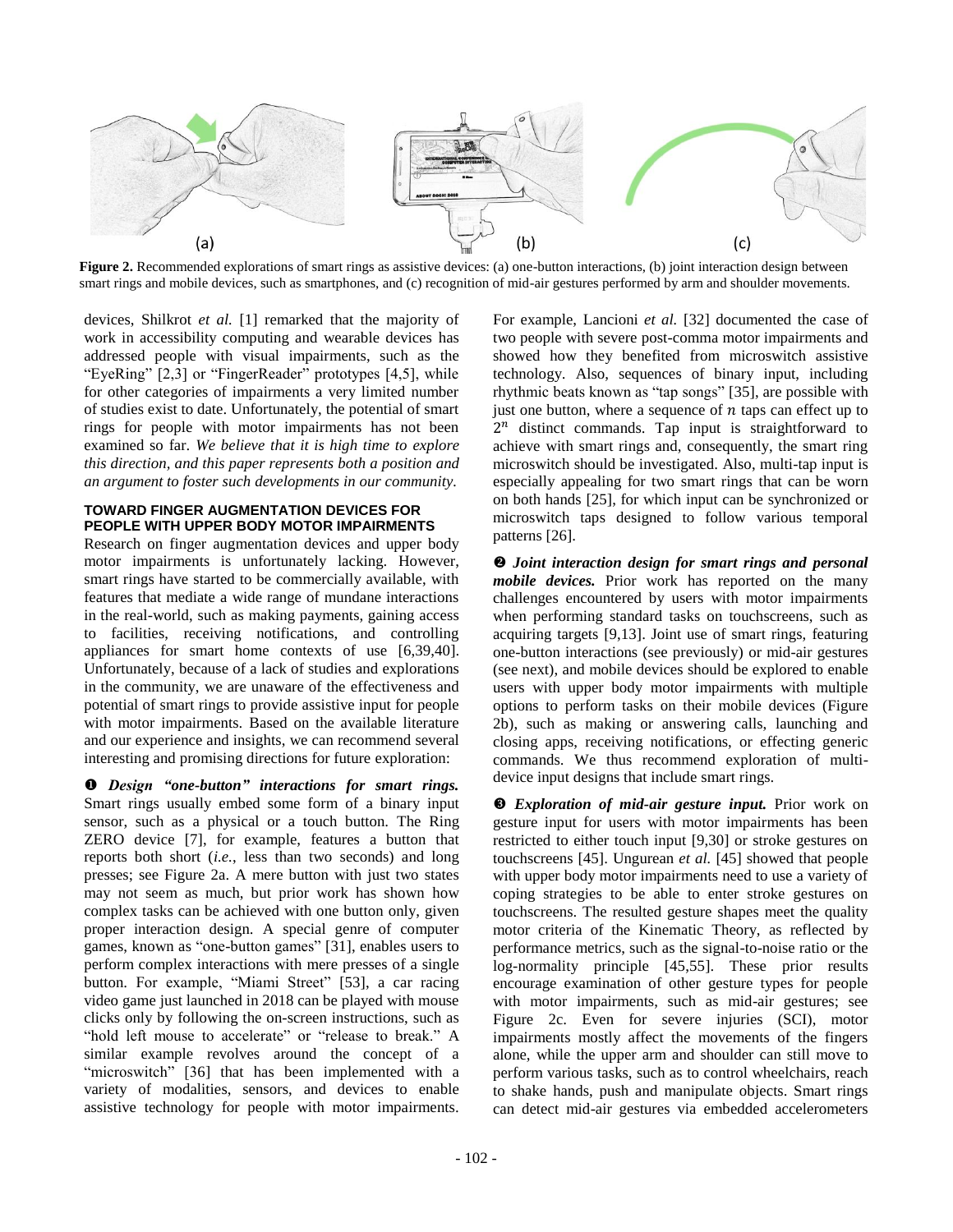and gyroscopes, while pattern recognition algorithms are available to recognize those gestures effectively [48] or can be tuned to match the specific gesture articulation characteristics of a given category of users [54,56]. Nevertheless, mid-air gesture input has not been examined for users with upper body motor impairments, despite the advances in and prevalence of mid-air gesture and motion sensing devices, such as smartwatches [57], the Leap Motion controller [58], the Myo armband [59], or the Microsoft Kinect sensor [60], to mention just a few of the best known ones. Smart rings embed accelerometers and gyroscopes and, consequently, can sense and report arm and shoulder movements accurately. We thus recommend exploration of mid-air gesture input enabled by smart rings and analysis of mid-air gesture performance for users with motor impairments.

 *Ability-based design for smart ring user interfaces.* A sensible design approach to accommodate a diverse range of impairments is to propose interactive systems capable of adapting to specific impairments and automatically generate the most suited form of the user interface [11]. SUPPLE and SUPPLE++ [11] represent instances of ability-based design [49]. SUPPLE is based on a preference elicitation engine, while the adaptation of the user interface is done indirectly. SUPPLE++ adapts to the user's needs by informing on the results of a calibration procedure. Ability-based design inspires design of assistive technology by focusing on users' abilities rather than disabilities [51]. We recommend the application of ability-based design principles for user interfaces for smart rings, such as gesture sets that adapt to specific motor impairments, or microswitch and one-button interactions suited to the motor abilities of each user.

## **CONCLUSION**

Assistive technology can improve the quality of life for people with motor impairments. Even for severe brain or spinal cord injuries, degenerative diseases, or for people with multiple disabilities (*e.g.*, motor, visual, and/or speech), assistive technology has been shown to change their life from passivity and isolation to integration. The right combination of software and electronics already enable people with motor impairments to use the Internet, write, play video games, make and receive phone calls and, thus, improves the quality of their social life. The dawn of the wearable computing era brings even more potential for assistive and inclusive design. Smart rings, especially, can instantiate into effective implementations of the popular microswitch approach. With the general availability of wearable devices and gadgets and an expected increase in market demand for the next years, we expect more advances to enhance the life of people with motor impairments. We hope that our position paper, identifying an important gap in the scientific and applied knowledge in the community, will foster new investigations, inform new designs, development, and evaluation of smart rings as assistive devices for people with motor impairments.

# **ACKNOWLEDGMENTS**

This paper was supported from the project PN-III-P2-2.1- PED-2016-0688 (209PED/2017), funded by UEFISCDI, Romania.

# **REFERENCES**

- 1. Roy Shilkrot, Jochen Huber, Jürgen Steimle, Suranga Nanayakkara, and Pattie Maes. 2015. Digital Digits: A Comprehensive Survey of Finger Augmentation Devices. *ACM Computing Surveys 48*, 2, Article 30 (November 2015), 29 pages. <https://doi.org/10.1145/2828993>
- 2. Suranga Nanayakkara, Roy Shilkrot, and Pattie Maes. 2012. EyeRing: an eye on a finger. In *Proceedings of CHI '12 Extended Abstracts on Human Factors in Computing Systems* (CHI EA '12). ACM, New York, NY, USA, 1437-1438. <https://doi.org/10.1145/2212776.2212474>
- 3. Suranga Nanayakkara, Roy Shilkrot, Kian Peen Yeo, and Pattie Maes. 2013. EyeRing: a finger-worn input device for seamless interactions with our surroundings. In *Proceedings of the 4th Augmented Human International Conference* (AH '13). ACM, New York, NY, USA, 13-20. <http://dx.doi.org/10.1145/2459236.2459240>
- 4. Roy Shilkrot, Jochen Huber, Connie Liu, Pattie Maes, and Suranga Chandima Nanayakkara. 2014. FingerReader: a wearable device to support text reading on the go. In *Proceedings of CHI '14 Extended Abstracts on Human Factors in Computing Systems* (CHI EA '14). ACM, New York, NY, USA, 2359-2364[. https://doi.org/10.1145/2559206.2581220](https://doi.org/10.1145/2559206.2581220)
- 5. Roy Shilkrot, Jochen Huber, Wong Meng Ee, Pattie Maes, and Suranga Chandima Nanayakkara. 2015. FingerReader: A Wearable Device to Explore Printed Text on the Go. In *Proceedings of the 33rd Annual ACM Conference on Human Factors in Computing Systems* (CHI '15). ACM, New York, NY, USA, 2363- 2372[. https://doi.org/10.1145/2702123.2702421](https://doi.org/10.1145/2702123.2702421)
- 6. NFC Ring, [http://nfcring.com.](http://nfcring.com/) Last Accessed: May 2018
- 7. Logbar Inc., <https://logbar.jp/en> Available (archived) at [https://web.archive.org/web/20170309191236/http://ring](https://web.archive.org/web/20170309191236/http:/ringzero.logbar.jp) [zero.logbar.jp](https://web.archive.org/web/20170309191236/http:/ringzero.logbar.jp) Last Accessed: May 2018
- 8. Nod[, https://nod.com/products](https://nod.com/products) Last Accessed May 2018
- 9. Martez E. Mott, Radu-Daniel Vatavu, Shaun K. Kane, and Jacob O. Wobbrock. 2016. Smart Touch: Improving Touch Accuracy for People with Motor Impairments with Template Matching. In *Proceedings of the 2016 CHI Conference on Human Factors in Computing Systems (CHI '16)*. ACM, New York, NY, USA, 1934- 1946[. https://doi.org/10.1145/2858036.2858390](https://doi.org/10.1145/2858036.2858390)
- 10.Jon Froehlich, Jacob O. Wobbrock, and Shaun K. Kane. 2007. Barrier pointing: using physical edges to assist target acquisition on mobile device touch screens. In *Proceedings of the 9th International ACM SIGACCESS*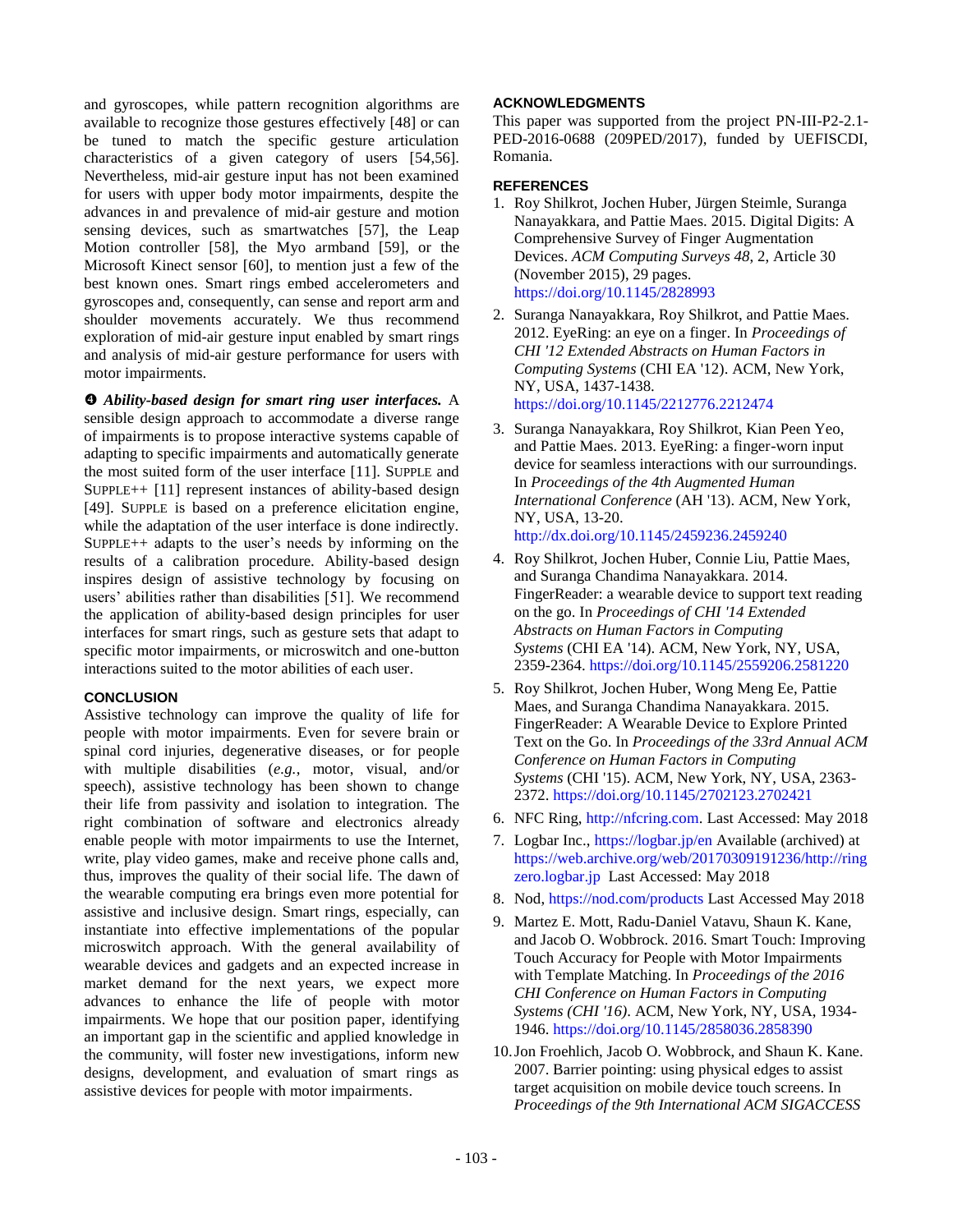*Conference on Computers and Accessibility (Assets '07)*. ACM, New York, NY, USA, 19-26. <https://doi.org/10.1145/1296843.1296849>

- 11.Krzysztof Z. Gajos, Jacob O. Wobbrock, and Daniel S. Weld. 2008. Improving the performance of motorimpaired users with automatically-generated, abilitybased interfaces. In *Proceedings of the SIGCHI Conference on Human Factors in Computing Systems (CHI '08)*. ACM, New York, NY, USA, 1257-1266. <https://doi.org/10.1145/1357054.1357250>
- 12.Tiago João Vieira Guerreiro, Hugo Nicolau, Joaquim Jorge, and Daniel Gonçalves. 2010. Assessing mobile touch interfaces for tetraplegics. In *Proceedings of the 12th International Conference on Human Computer Interaction with Mobile Devices and Services (MobileHCI '10)*. ACM, New York, NY, USA, 31-34. <https://doi.org/10.1145/1851600.1851608>
- 13.Kyle Montague, Hugo Nicolau, and Vicki L. Hanson. 2014. Motor-impaired touchscreen interactions in the wild. In *Proceedings of the 16th International ACM SIGACCESS Conference on Computers & Accessibility (ASSETS '14)*. ACM, New York, NY, USA, 123-130. <http://dx.doi.org/10.1145/2661334.2661362>
- 14.Cerrolaza, J.J., Villanueva, A., Villanueva, M., Cabeza, R. (2012). Error characterization and compensation in eye tracking systems. In *Proceedings of the Symposium on Eye Tracking Research and Applications (ETRA '12).*  ACM, New York, NY, USA, 205-208. <https://doi.org/10.1145/2168556.2168595>
- 15.Hornof, A.J., Cavender, A. (2005). EyeDraw: enabling children with severe motor impairments to draw with their eyes. In *Proceedings of the SIGCHI Conference on Human Factors in Computing Systems (CHI '05)*. ACM, New York, NY, USA, 161-170. <http://dx.doi.org/10.1145/1054972.1054995>
- 16.Craig A. Chin, Armando Barreto, Gualberto Cremades, and Malek Adjouadi. (2007). Performance analysis of an integrated eye gaze tracking / electromyogram cursor control system. In *Proceedings of the 9th International ACM SIGACCESS Conference on Computers and Accessibility (Assets '07)*. ACM, New York, NY, USA, 233-234.<http://dx.doi.org/10.1145/1296843.1296888>
- 17.Ondrej Polacek, Adam J. Sporka, and Pavel Slavik. 2017. Text input for motor-impaired people. *Universal Access in the Information Society* 16, 1 (March 2017), 51-72.<https://doi.org/10.1007/s10209-015-0433-0>
- 18.Jeff A. Bilmes, Xiao Li, Jonathan Malkin, Kelley Kilanski, Richard Wright, Katrin Kirchhoff, Amarnag Subramanya, Susumu Harada, James A. Landay, Patricia Dowden, and Howard Chizeck. 2005. The vocal joystick: a voice-based human-computer interface for individuals with motor impairments. In *Proceedings of the conference on Human Language Technology and Empirical Methods in Natural Language Processing* (HLT '05). Association for Computational

Linguistics, Stroudsburg, PA, USA, 995-1002. <https://doi.org/10.3115/1220575.1220700>

- 19.Eric Corbett and Astrid Weber. 2016. What can I say?: addressing user experience challenges of a mobile voice user interface for accessibility. In *Proceedings of the 18th International Conference on Human-Computer Interaction with Mobile Devices and Services* (MobileHCI '16). ACM, New York, NY, USA, 72-82. DOI[: https://doi.org/10.1145/2935334.2935386](https://doi.org/10.1145/2935334.2935386)
- 20.Susumu Harada, Jacob O. Wobbrock, and James A. Landay. 2007. VoiceDraw: A hands-free voice-driven drawing application for people with motor impairments. In *Proceedings of the 9th International ACM SIGACCESS Conference on Computers and Accessibility (ASSETS '07)*. ACM, New York, NY, USA, 27-34[. https://doi.org/10.1145/1296843.1296850](https://doi.org/10.1145/1296843.1296850)
- 21.Caitlin R. Hanley. 2016. Programming by Voice to Support Hour of Code for Children with Motor Disabilities (Abstract Only). In *Proceedings of the 47th ACM Technical Symposium on Computing Science Education* (SIGCSE '16). ACM, New York, NY, USA, 725-725[. https://doi.org/10.1145/2839509.2851061](https://doi.org/10.1145/2839509.2851061)
- 22.Bianca O. Pereira, Cristiano Expedito, Fabrício Firmino De Faria, and Adriana S. Vivacqua. 2011. Designing a game controller for motor impaired players. In *Proceedings of the 10th Brazilian Symposium on Human Factors in Computing Systems and the 5th Latin American Conference on Human-Computer Interaction* (IHC+CLIHC '11). Brazilian Computer Society, Porto Alegre, Brazil, Brazil, 267-271. <https://dl.acm.org/citation.cfm?id=2254481>
- 23.John E. Muñoz, Ricardo Chavarriaga, and David S. Lopez. 2014. Application of hybrid BCI and exergames for balance rehabilitation after stroke. In *Proceedings of the 11th Conference on Advances in Computer Entertainment Technology* (ACE '14). ACM, New York, NY, USA, Article 67, 4 pages. DOI: <https://doi.org/10.1145/2663806.2671211>
- 24.Alban Duprès, José Rouillard, and François Cabestaing. 2014. Hybrid BCI for palliation of severe motor disability. In *Proceedings of the 26th Conference on l'Interaction Homme-Machine* (IHM '14). ACM, New York, NY, USA, 171-176. DOI: <https://doi.org/10.1145/2670444.2670466>
- 25.Bogdan-Florin Gheran, Radu-Daniel Vatavu, Jean Vanderdonckt. 2018. Ring x2: Designing Gestures for Smart Rings using Temporal Calculus. In *Proceedings of the 2018 ACM Conference Companion Publication on Designing Interactive Systems (DIS '18 Companion)*. ACM, New York, NY, USA, 117-122. DOI: <https://doi.org/10.1145/3197391.3205422>
- 26.Bogdan-Florin Gheran, Jean Vanderdonckt, Radu-Daniel Vatavu. 2018. Gestures for Smart Rings: Empirical Results, Insights, and Design Implications. In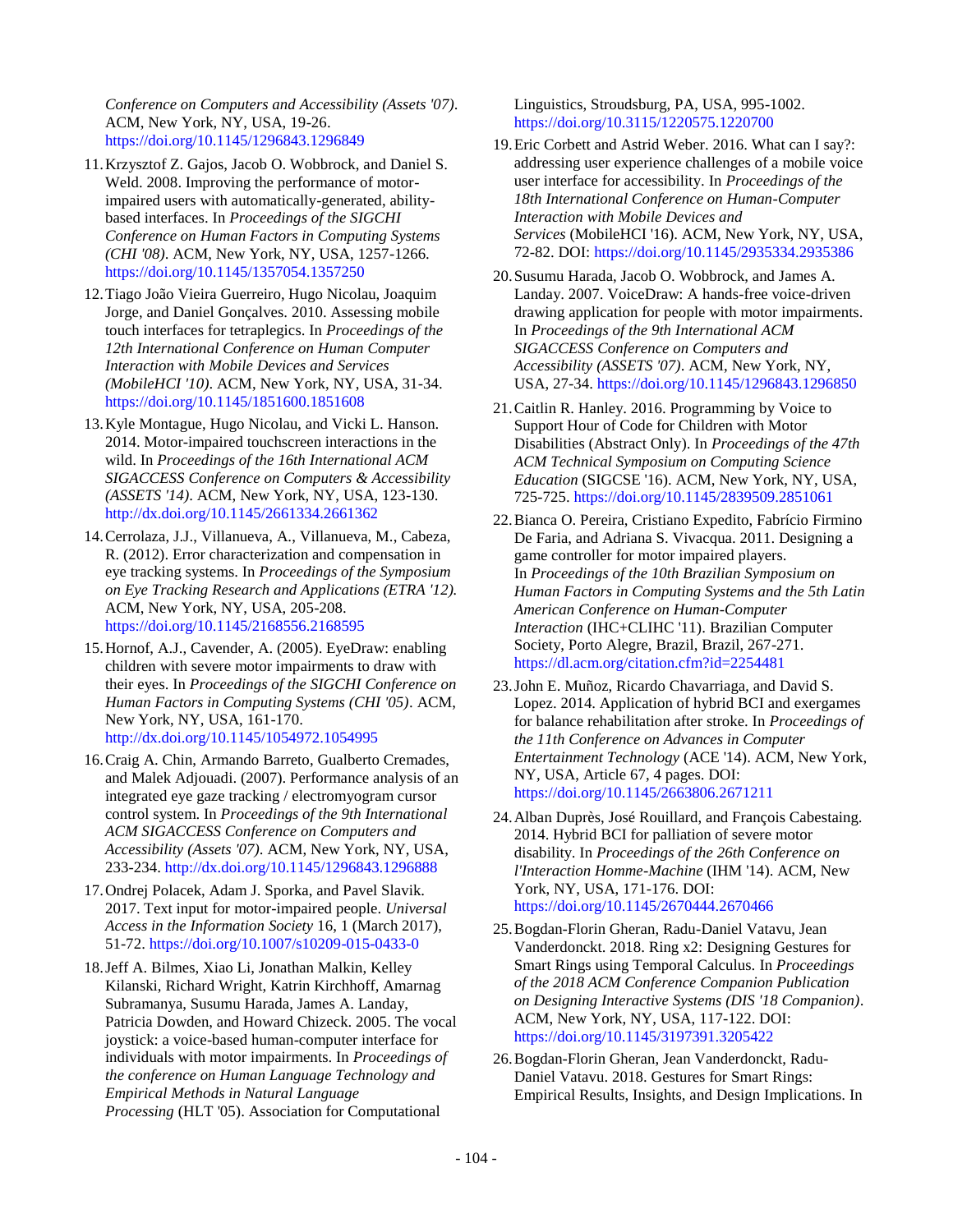*Proceedings of DIS '18, the 13th ACM Conference on Designing Interactive Systems*. ACM, New York, NY, USA, 623-635. <https://doi.org/10.1145/3196709.3196741>

27.Meethu Malu and Leah Findlater. 2015. Personalized, Wearable Control of a Head-mounted Display for Users with Upper Body Motor Impairments. In *Proceedings of the 33rd Annual ACM Conference on Human Factors in Computing Systems (CHI '15).* ACM, New York, NY, USA, 221-230. DOI:

<https://doi.org/10.1145/2702123.2702188>

- 28.Meethu Malu and Leah Findlater. 2016. Toward accessible health and fitness tracking for people with mobility impairments. In *Proceedings of the 10th EAI International Conference on Pervasive Computing Technologies for Healthcare (PervasiveHealth '16)*. ICST (Institute for Computer Sciences, Social-Informatics and Telecommunications Engineering), ICST, Brussels, Belgium, Belgium, 170-177. <https://dl.acm.org/citation.cfm?id=3021344>
- 29.Meethu Malu and Leah Findlater. 2014. "OK Glass?" A Preliminary Exploration of Google Glass for Persons with Upper Body Motor Impairments. In *Proceedings of the 16th International ACM SIGACCESS Conference on Computers & Accessibility (ASSETS '14).* ACM, New York, NY, USA, 267-268. DOI: <http://dx.doi.org/10.1145/2661334.2661400>
- 30.Maia Naftali and Leah Findlater. 2014. Accessibility in context: understanding the truly mobile experience of smartphone users with motor impairments. In *Proceedings of the 16th International ACM SIGACCESS Conference on Computers & Accessibility (ASSETS '14).* ACM, New York, NY, USA, 209-216. DOI[: http://dx.doi.org/10.1145/2661334.2661372](http://dx.doi.org/10.1145/2661334.2661372)
- 31.Berbank Green. 2005. One Button Games. [https://www.gamasutra.com/view/feature/130728/one\\_b](https://www.gamasutra.com/view/feature/130728/one_button_games.php) [utton\\_games.php](https://www.gamasutra.com/view/feature/130728/one_button_games.php) Last Accessed: May 2018
- 32.G.E. Lancioni, N.N. Singh, M.F. O'Reilly, J. Sigafoos, F. Buonocunto, V. Sacco, F. Colonna, J. Navarro, G. Megna, C. Chiapparino. C. De Pace. 2009. Two persons with severe post-coma motor impairment and minimally conscious state use assistive technology to access stimulus events and social contact, *Disability and Rehabilitation: Assistive Technology 4(*5), 367-372. <https://doi.org/10.1080/17483100903038584>
- 33.Spinal Cord Injury Facts and Figures at a Glance. 2012. *The Journal of Spinal Cord Medicine 35*(4), 197–198. [https://dx.doi.org/10.1179%2F1079026812Z.000000000](https://dx.doi.org/10.1179%2F1079026812Z.00000000063) [63](https://dx.doi.org/10.1179%2F1079026812Z.00000000063)
- 34.P. Dilokthornsakul, R.J Valuck, K. V. Nair, J.R Corboy, R.R Allen, J.D Campbell. 2016. Multiple sclerosis prevalence in the United States commercially insured population. *Neurology 86*(11), 1014-1021. <https://doi.org/10.1212/WNL.0000000000002469>
- 35.Jacob O. Wobbrock. 2009. TapSongs: tapping rhythmbased passwords on a single binary sensor. In *Proceedings of the 22nd Annual ACM Symposium on User Interface Software and Technology (UIST '09).* ACM, New York, NY, USA, 93-96. <https://doi.org/10.1145/1622176.1622194>
- 36.K. Tai, S. Blain, T. Chau. 2008. A review of emerging access technologies for individuals with severe motor impairments. *Assistive Technology 20*(4), 204-219. <https://doi.org/10.1080/10400435.2008.10131947>
- 37.Eliza Strickland. 2017. Facebook Announces "Typingby-Brain" project[. https://spectrum.ieee.org/the-human](https://spectrum.ieee.org/the-human-os/biomedical/bionics/facebook-announces-typing-by-brain-project)[os/biomedical/bionics/facebook-announces-typing-by](https://spectrum.ieee.org/the-human-os/biomedical/bionics/facebook-announces-typing-by-brain-project)[brain-project](https://spectrum.ieee.org/the-human-os/biomedical/bionics/facebook-announces-typing-by-brain-project) Last Accessed: May 2018
- 38.Tyler Lacoma. 2017. Everything you need to know about Neuralink: Elon Musk's brainy new venture [https://www.digitaltrends.com/cool-tech/neuralink-elon](https://www.digitaltrends.com/cool-tech/neuralink-elon-musk)[musk](https://www.digitaltrends.com/cool-tech/neuralink-elon-musk) Last Accessed: May 2018
- 39.The Kerv contactless payment ring,<https://kerv.com/en> Last Accessed: May 2018
- 40.NFC Payment Ring Infineon Technologies [https://www.infineon.com/cms/en/product/promopages/](https://www.infineon.com/cms/en/product/promopages/nfc-payment-ring) [nfc-payment-ring](https://www.infineon.com/cms/en/product/promopages/nfc-payment-ring) Last Accessed: May 2018
- 41.Chao-Huai Su, Liwei Chan, Chien-Ting Weng, Rong-Hao Liang, Kai-Yin Cheng, and Bing-Yu Chen. 2013. NailDisplay: bringing an always available visual display to fingertips. In *Proceedings of the SIGCHI Conference on Human Factors in Computing Systems (CHI '13).* ACM, New York, NY, USA, 1461-1464. <https://doi.org/10.1145/2470654.2466193>
- 42.Senso VR | Interactive virtual and augmented reality, [https://senso.me](https://senso.me/) Last Accessed: May 2018
- 43.Sense Glove[, https://www.senseglove.com](https://www.senseglove.com/) Last Accessed: May 2018
- 44.Leah Findlater, Karyn Moffatt, Jon E. Froehlich, Meethu Malu, and Joan Zhang. 2017. Comparing Touchscreen and Mouse Input Performance by People With and Without Upper Body Motor Impairments. In *Proceedings of the 2017 CHI Conference on Human Factors in Computing Systems (CHI '17)*. ACM, New York, NY, USA, 6056-6061. <https://doi.org/10.1145/3025453.3025603>
- 45.Ovidiu-Ciprian Ungurean, Radu-Daniel Vatavu, Luis A. Leiva, and Réjean Plamondon. 2018. Gesture Input for Users with Motor Impairments on Touchscreens: Empirical Results based on the Kinematic Theory. In *Extended Abstracts of the 2018 CHI Conference on Human Factors in Computing Systems (CHI EA '18).* ACM, New York, NY, USA, Paper LBW537, 6 pages. <https://doi.org/10.1145/3170427.3188619>
- 46.J. Brown, B. Luckhardt, D. Harr, T. Poser, A. Fenrich. 2018. Traumatic Brain Injury (TBI): A guide for probation officers. *Journal of Trauma and Treatment 7*(1), 417.<http://dx.doi.org/10.4172/2167-1222.1000417>